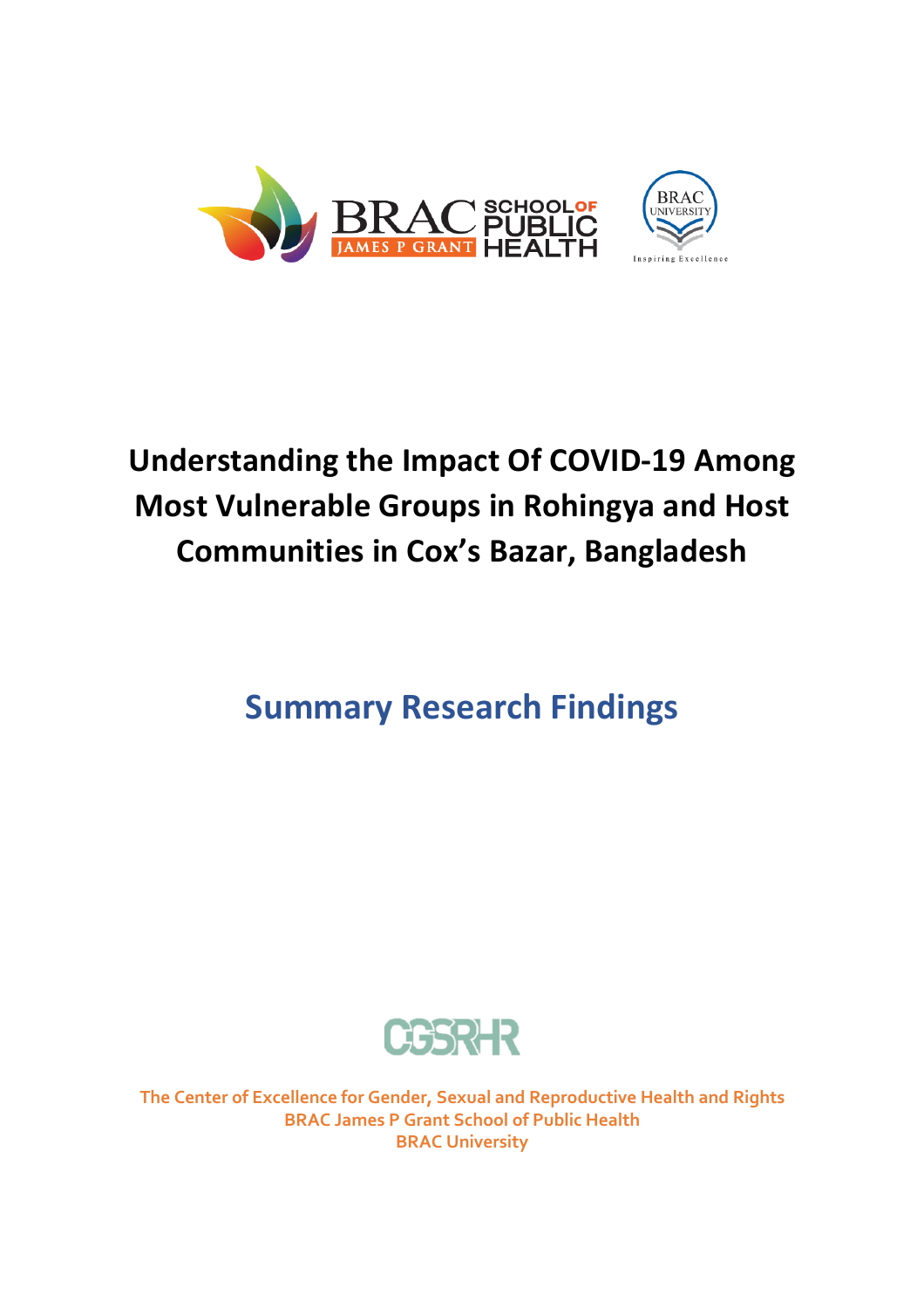#### **Background**

The Covid-19 pandemic and its subsequent protocols have greatly affected all populations worldwide, particularly the most vulnerable groups (MVGs) living in fragile contexts like humanitarian settings. Bangladesh hosts the largest refugee population in the world - Forcibly Displayed Myanmar Nationals (FDMN), commonly known as Rohingyas. Around 860,000 Rohingyas currently reside in 34 densely populated camps in Ukhiya and Teknaf sub-districts of Cox's Bazar district in Bangladesh, (UNOCHA, 2019; World Vision, 2020). They are surrounded by around half a million Bangladeshi host population (UNDP, 2018) who are one of the poorest population groups in the country with a poverty rate of approximately 32% (Relief web, 2018). Since the arrival of the largest influx of the Rohingya population in August 2017, Rohingyas and the adjacent host communities have been experiencing new challenges in diverse areas of daily life such as social, financial, food security, education, general health services, etc. The Covid-19 and the accompanying containment measures significantly impacted women, girls, boys, people with disabilities, and other marginalized groups across all camps and the host communities.

BRAC James P Grant School of Public Health (JPGSPH), BRAC University conducted a participatory action research project in partnership with the Centre for Peace and Justice (CPJ), BRAC University from August 2020 to July 2021 among Rohingya and host communities in Cox's Bazar Bangladesh with an aim to provide critical evidence to influence policies and interventions, using gender-transformative approaches, to minimize the adverse impact of COVID-19 among the most vulnerable groups in Rohingya camps and the host community. The project was funded by International Development Research Centre (IDRC), Canada. The overarching objective of the research was to identify MVGs in both Rohingya camps and the host community and new forms of gendered vulnerabilities, and to understand the impacts of COVID-19 on MVGs in both communities. The research also explored COVID-19 related knowledge, perceptions and practices of both Rohingya and host communities as well as their reflections on the existing COVID-19 responses by the humanitarian actors.

JPGSPH was the lead partner and conducted the research. The implementation partner CPJ utilized the research evidence to develop contextually relevant messaging and tools on COVID-19 awareness and trained a network of Youth Volunteers and camp-based organizations who organized and facilitated community-based awareness workshops within the communities.

This summary report presents key findings of the research. To separate research briefs are produced for the Rohingya and the host communities with more details of methodology and findings.

#### **Methodology**

This research was conducted in 10 selected Rohingya camps and four wards in the surrounding host communities of Rajapalong union in Ukhiya sub-district of Cox's Bazar. A mixed-method research design was applied whereby a formative qualitative research was conducted followed by a household survey and further qualitative assessments of MVGs identified with the help of the literature and expert opinions in a research design workshop.

The qualitative party of the research included a total of 111 in-depth interviews (58 with Rohingyas and 52 in host community), 11 key informant interviews (6 in Rohingya and 5 in host community), 17 case studies (12 in Rohingya and 5 in host community) and 35 focus group discussions (19 in Rohingya and 16 in host community). A total of 2,063 households (1028 in Rohingya and 1036 in host community) with at least one member from MVGs were interviewed in the household survey.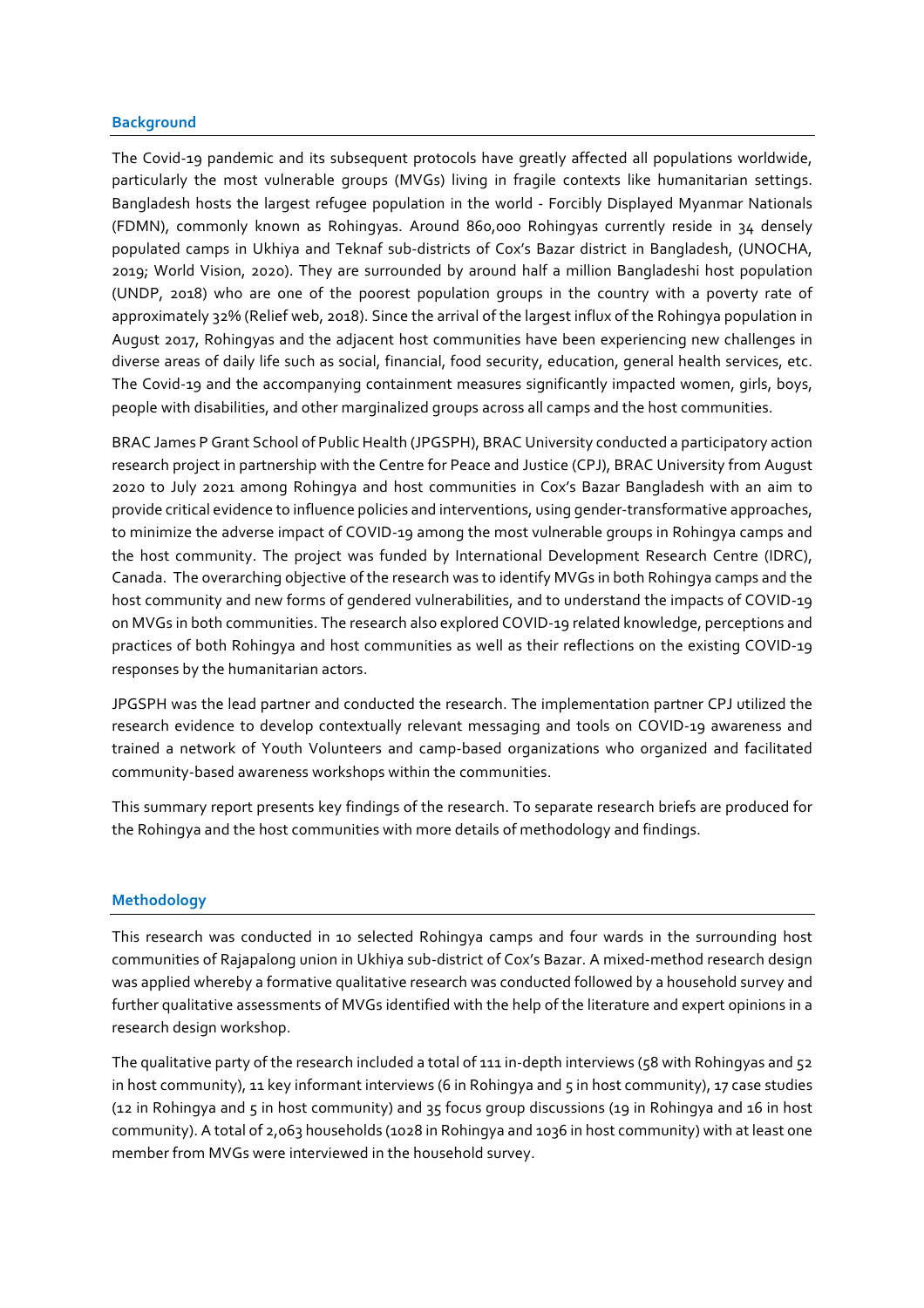#### **Key results**

#### *Identification of the most vulnerable groups*

This research identified the following five groups as the most vulnerable in both Rohingya and the host communities.

| <b>Most Vulnerable Groups (MVGs)</b>                 | Description                                                      |
|------------------------------------------------------|------------------------------------------------------------------|
| <b>Pregnant and Lactating Mothers</b>                | Currently pregnant or lactating mother with a child <<br>2 years |
| Adolescents                                          | Both boys and girls with age 10-19 years                         |
| People with Disabilities (PWDs)                      | Person with any type of disability and age 18+ years             |
| Single female headed HH without income/low<br>income | Women who are widow/divorced/abandoned by<br>spouse              |
| Elderly people                                       | Both male and female of age 64+ years                            |

#### *Perceptions regarding causes, consequences, and modes of transmission of COVID-19*

The primary cause of COVID-19 was reported to be religious in both communities owing to the conservative religious views existing in both Rohingya and host communities. However, the Rohingya community appeared less afraid of the disease than the host. The Rohingya community people believed that COVID-19 would only cause death for them if God wanted it to happen and were somewhat 'fatalistic' in their attitudes. However, the host community feared the consequences of COVID-19 to be death itself, which caused fear and panic amongst them. Respondents in both communities were able to identify modes of transmission such as coughing, sneezing, and touching. However, there was still a lack of correct and accurate information, which led to a lack of practice of safety measures.

#### *Observations of the practice of safety measures and misinformation impacting practices*

The researchers observed a clear gap between knowledge of safety measures among the community and compliance with those measures. Many different reasons were reported for the lack of compliance including religious beliefs, fewer reported cases of COVID-19 in both communities, the absence of deaths, and the lack of adequate hygiene supplies.

# *Effective methods of information dissemination*

The preferred methods of information dissemination differ between men and women in both communities. Women prefer ways to provide them with first-hand information at their homes from trusted sources such as community health workers. On the other hand, men prefer to receive information from religious or community leaders outside their homes. This could be due to the different aspects of mobility among men and women, with women being much more confined to their homes.

#### *COVID-19 Vaccination*

The primary data showed a gap in knowledge regarding the COVID-19 vaccine in both communities. Most respondents had not heard about a vaccine at the study time. However, when asked about a COVID-19 vaccine, they were willing to avail the vaccine, given the male household heads permitted everyone to avail of it. There were some concerns regarding vaccine rollout, particularly in the host community,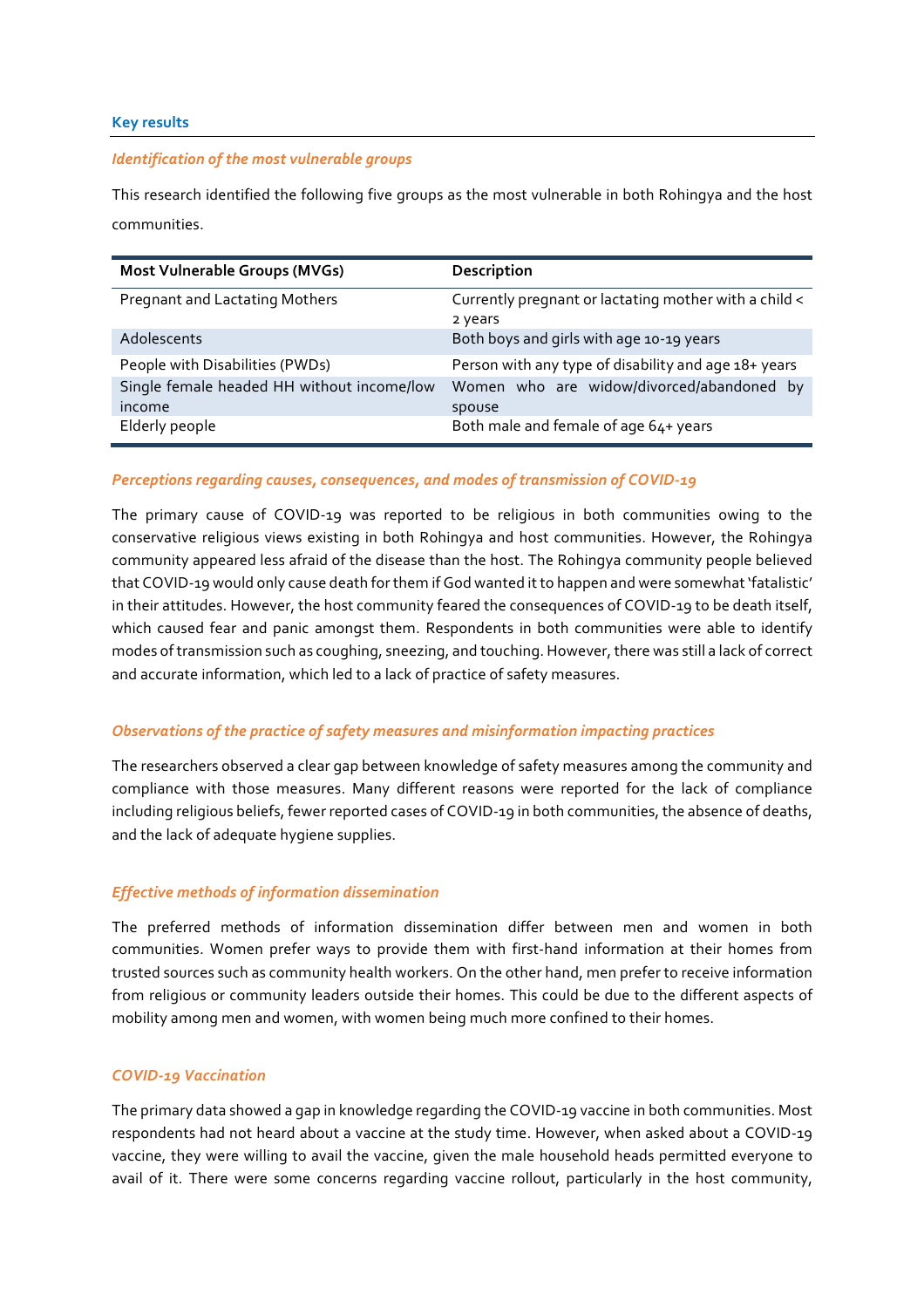regarding whether they or Rohingya communities would be prioritized during the rollout, and misinformation regarding the high costs of accessing these vaccines. Currently, the national level vaccine rollout in the country is free. Additionally, there was religious propaganda against the vaccine in both communities. This was reported mainly by adult males who are household heads and decision-makers for the rest of their household members, including their spouses.

# *Impacts of COVID-19*

*Social impact***:** The COVID-19 induced lockdown affected regular social activities such as religious gatherings and marriages in both communities. This resulted in a loss of social networks for the community, which negatively impacted their psycho-social and mental well-being.

*Economic impact***:** One of the greatest impacts of COVID-19 was the loss of earning sources, especially for the already economically vulnerable. This had far-reaching consequences, especially on people's food security and food consumption which was greatly affected. However, in this regard, the Rohingya community suffered less than the host community as they regularly received rations and relief from the government and humanitarian agencies. Most affected were female-headed households.

*Impact on food security:* The economic impact of COVID-19 also impacted the food security situation in both communities. Respondents from both communities reported a loss in food consumption and an inability to stock food for the future due to a lack of money.

*Impact on general health-seeking behavior:* Due to the COVID-19 induced lockdown, there were issues with affordability and accessibility of health services in both communities, poor quality of care, and bad behavior by providers and doctors. This led to a brewing mistrust of formal health care providers in the community. Many respondents seemed to prefer informal health care providers.

*Impact on mental health***:** In both communities, respondents reported increased mental stress, anxiety, and depression due to the fear of COVID-19, the complete lockdown, and financial hardships that people were facing due to social restrictions and small jobs, businesses, and labor being adversely affected.

# *Impact of COVID-19 on the MVGs*

*Pregnant and lactating women:* During the lockdown period, home deliveries increased compared to deliveries in hospitals in both communities. This was due to both socio-cultural norms and barriers in the health systems. In the Rohingya community, Women primarily prefer home births, and for both communities, there were inadequate services available during this period.

*Adolescents:* The stoppage in education was the most significantimpact on the lives of adolescents during the lockdown. However, the effect was disproportionately felt in the host community and led to a loss of mobility, social networks, and an increased risk of early marriage in the case of adolescent girls.

*Elderly:* In the Rohingya community, the elderly face challenges in seeking health services, and in the host community, the elderly reported adverse mental health impacts stemming from worries about the pandemic and its impact on their lives.

*People with disabilities (PWDs):* In the Rohingya community, the PWDs reported feelings of inadequacy and feeling like a burden on their families in an ongoing crisis. While in the host community, PWD Respondents reported health care access issues to be the immediate impact of COVID-19.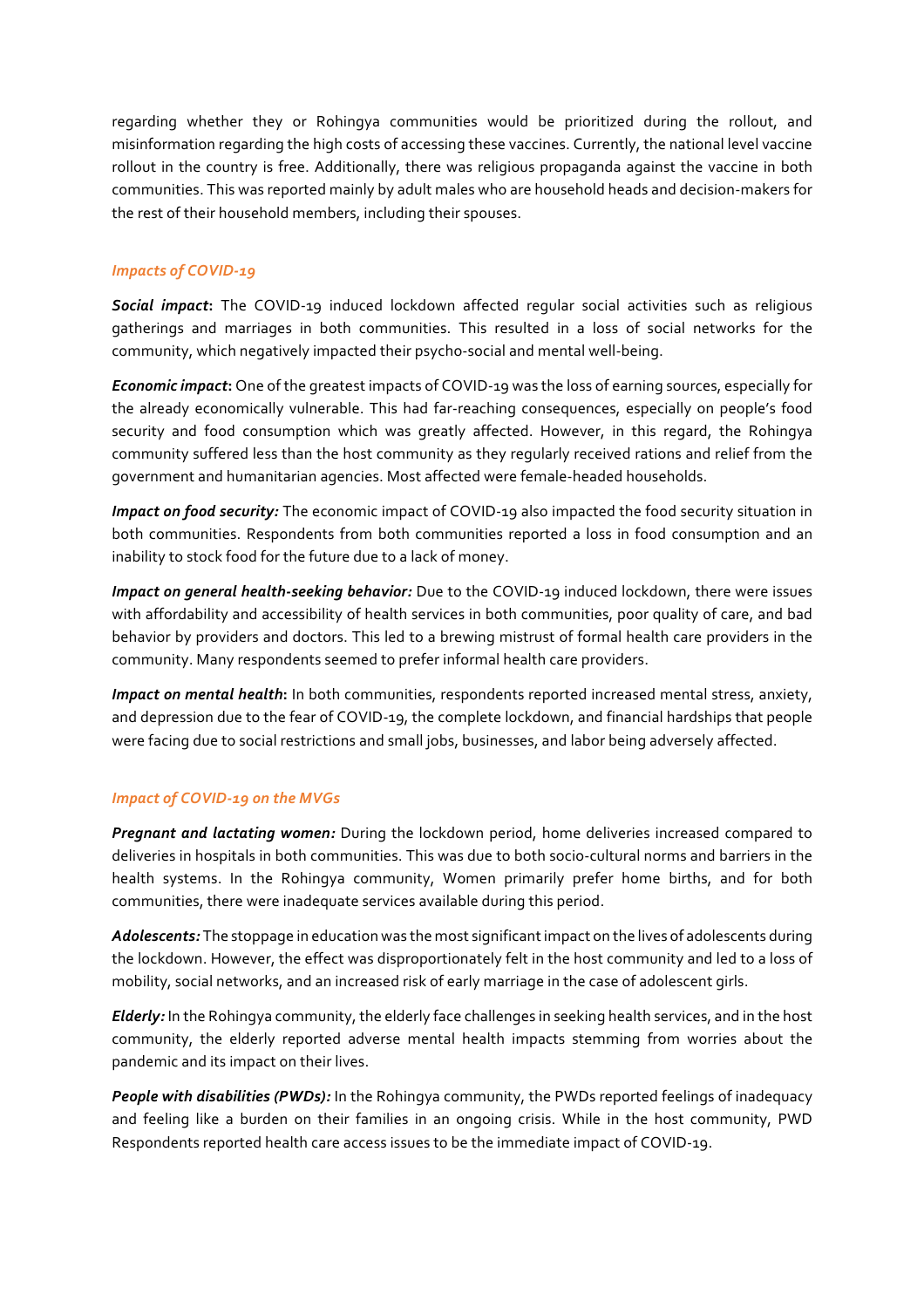*Single female household heads:* The immediate impact of COVID-19 on single female household heads were mostly economic. These women did not work or in very low-paying jobs in the host communities. As a result, there was a loss of income and consequent food security issues during the lockdown. They seem to be the worst affected in host communities, whereas Rohingyas received rations. Still, reduced amounts being distributed during the pandemic impacted their food consumption.

# *Gender-based vulnerability index*

We derived an index, a numerical score of each household derived from a linear combination of indicators that determine vulnerability, to identify and classify the households into different vulnerable groups such as low, medium, and acute. Findings suggest that Rohingya households are relatively more susceptible than the host households. The intensity of vulnerability is comparatively high among female-headed families in both communities compared to the other MVGs groups.

# **Conclusions**

Findings suggest that the community people have some misconceptions about knowledge and practices of COVID-19, which may make them difficult to prevent the disease. There are significant economic, social, and health impacts on the people of both communities, which are exacerbated by their pre-existing vulnerabilities. Considering the misconception of COVID-19 disease and its subsequent effects, the national and international agencies working for the well-being of such vulnerable people can make adequate plans and policies to address this and reduce the pandemic burden to some extent.

# **Recommendations to inform policy and practice**

# **Recommendations for the Health sector partners (national and international NGOs)**

# **1. Clear messaging for COVID-19 risk communication for both Rohingya and the host communities**:

- **a.** Culturally appropriate messaging to address social, religious and other concerns regarding COVID-19 is required for both Rohingya and the host communities.
- **b.** Accurate and clear information on the importance and need to maintain protection and prevention guidelines, reinforced by local leaders, imams, and youth ambassadors would be beneficial for the retention of information and encouraging both Rohingya and the host community people. For example, local trusted persons as identified by the Rohingya community (religious leaders/Imams, community leaders, CiCs and CHWs) will facilitate behavioral changes. Similarly, the host community identified Imams, 'Khatib', Upazilla Nirbahi Officers, and local Union Parishad members and Chairman and CHWs as trusted persons. These actors need to be sensitized and involved in communication messaging.
- **c.** In addition to disseminating correct information, it is equally important to provide explanations for information provided, for example, in simplified local language with pictorials and video demonstration on signs and symptoms, how to wear masks properly, defining physical distance, etc. including referral numbers for effective uptake of appropriate services. Both Rohingya and the host community people would be benefited from pictorial/video messaging provided in simple local languages.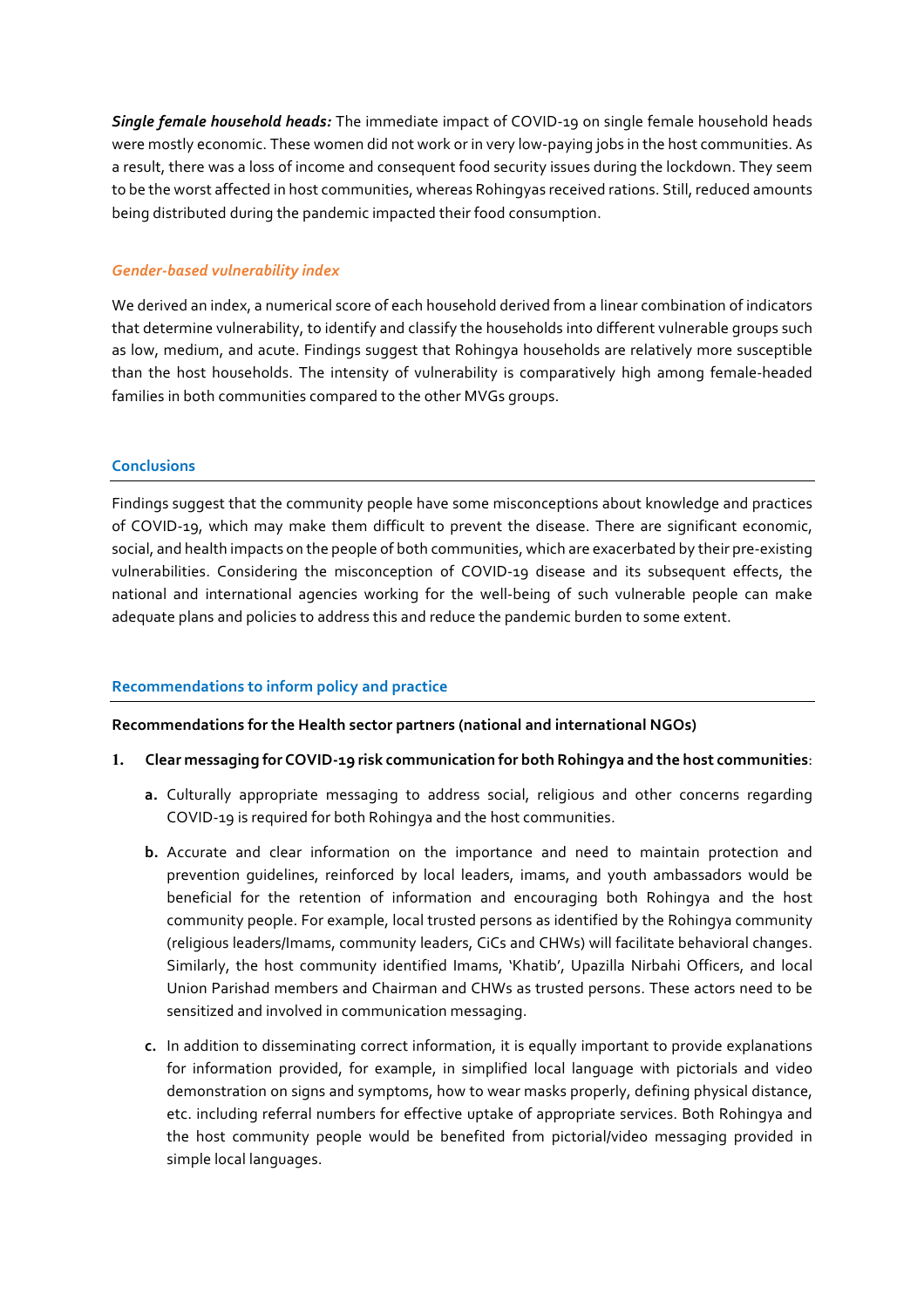- **d.** Culturally contextualized explanations in awareness campaigns addressing fears around testing, detection, isolation, quarantine and burial, etc. is very important to ensure timely care is sought.
- **e.** According to the 2021 Joint Response Plan (JRP) for Rohingya Humanitarian Crisis in Bangladesh, the Health Sector and the Government of Bangladesh are committed to provide COVID-19 vaccines to both Rohingyas and the host community people. However, our research found misinformation and rumors around vaccines and lack of vaccine information dissemination which will create challenges for future roll-out in both communities. Therefore, we are recommending including vaccine messaging in COVID-19 awareness program including clear messaging on adult vaccination, importance of taking vaccine, it's free distribution and the process and places of availing vaccines when they become available.
- **2. Risk communication on social media**: Social media has a critical role in COVID-19 infodemic and spreading misinformation and rumors. At the same time, this is also an important source of information to the younger generation. The Government of Bangladesh and Health sector partners in Cox's Bazar including UN agencies, international and national NGOs can come forward for developing short learning videos which can be shared in trusted social media pages (for example, RRRC's or BRAC's official Facebook pages). Local youth volunteers, community health workers and CiC offices (for Rohingyas) can be involved in sharing those links among the young people and people who have access to smart phone and internet connection.
- **3. Targeted approaches for MVGs**: Targeted approaches should be taken for MVGs, especially female headed households, women, pregnant mothers, adolescents, elderly people and PWDs in both Rohingya and the host communities. These groups are more vulnerable due to many factors - social, economic, physical, gender, age and other barriers which result in them being left out or being left behind. We propose the following:
	- **a.** Specific approaches are required to ensure they receive COVID-19 messaging as highlighted in the research findings.
	- **b.** Priority lanes and shorter waiting areas for this group when they are visiting health care centers/facilities. Agencies/stakeholders responsible for food distributions among FDMNs should review food rations (quantity and quality) for female HHs, who suffered the most.
	- **c.** NGOs should come forward with special food and cash assistance to households/families with members from MVGs in the host community, especially for those who lost their income sources due to the pandemic or unable to go to union parishad for collecting government support.

# **Recommendations for the Government of Bangladesh and donors**

- 1. We recommend MVGs in both Rohingya and the host communities receive both food and cash assistance. More resource allocation for providing cash support PWDs, female headed households and elderly people.
- 2. Investment is required for creating sustainable livelihood opportunities for the host community people involved in informal economy sectors, for example, vocational training and cash support or interest free loans for women, female headed households, PWDs, elderly and young adults and other marginalized people. It is important to note, some better off households had been adversely affected by the pandemic and initiatives and financial support will be required for this new emerging economically affected groups.